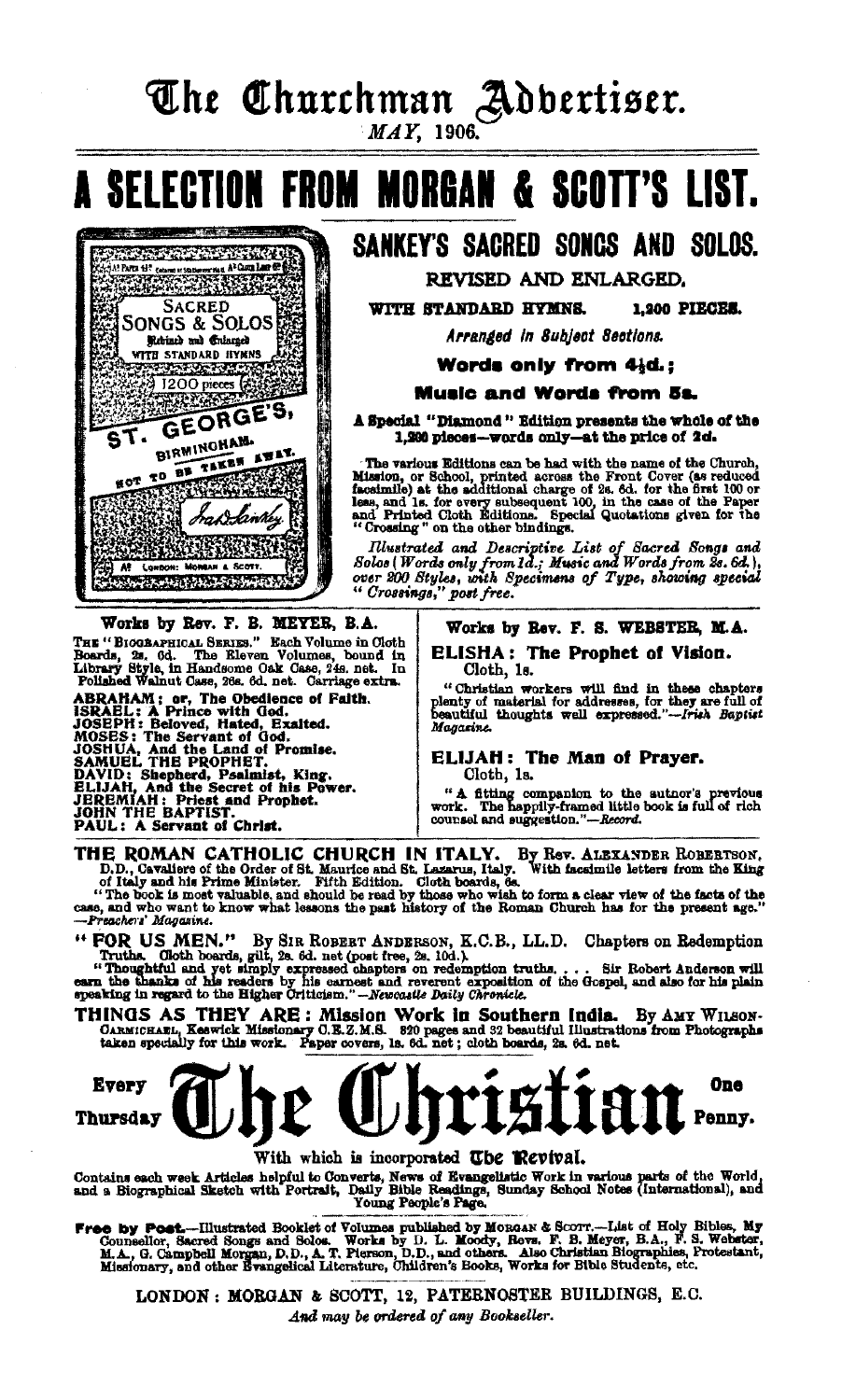# **CHURCH OF ENGLAND LEAGUE.**

Spiritual in its Aims.

**Educational in its Work.** 

**Chairman: THE VERY REV. THE DEAN OF CANTERBURY.** 

The Marchioness of Tweeddale. The Countess of Ancaster. The Lady Edith Ashley. The Lady Belper.<br>The Lord Liangattook. The Lady Llangattook.<br>The Lady Templemore. The Lady Hallburton. The Lady Wimborne.

**B**zecutive Committee: The Very Rev. The Dean of Peterborough. The Rev. Chancellor Lias. The Rev. E. J. Kannedy. The Rev. W. H. Stone. The Rev. Prebendary E. A. **Stuart**. The Rev. J. E. Watts-Ditchfield. The Rev. P. J. Key.

Sir Bobart K. Douglas. General Evans, C.B. S. Hope Morley, Esq. Mrs. S. Hope Morley. Mrs. Locker-Lampson. mrs. Locate-Lampson.<br>Mrs. Frank Morrison.<br>Mrs. Walter.<br>Miss Margaret Bernard.<br>Miss K. H. Margary.

Consultative Committee:

The Lord Bishop of Durham. The Lord Bishop of Sodor and Man. The Very Bev. the Dean of Peterborough. Bev. J. Llewelyn Davies, D.D., Litt.D. Bev. Arthur Galton. Hen. Treasurer: W. Joynson-Hicks, Esq. Chrical Organizing Secretary: The Rev. G. P. Irwin, B.D.

HOUNDED six years ago, the LEAGUE has organized over two hundred courses of lectures on Church History and the Prayer-Book.

It has held nearly four hundred and seventy meetings to explain the teachings and practices of the Primitive Catholic Church, and one hundred and fifty sermons have been preached.

It has published and distributed numerous books and pamphlets on the history, doctrine, and teaching of the Church, written by Churchmen of commanding position and scholarship.

It has provided for its members a central and thirty-two branch lending libraries, which contain standard works of reference on the Bible and Prayer Book, and many books of theology, biography, and history.

It has founded a Church Sisters' Home, where ladies are trained and sent out to work under parochial clergy among the sick and the poor. The Home now has thirty Sisters working under the clergy in very poor districts of London, Birmingham, Liverpool, Sheffield, Ipswich, and Plymouth. The Sisters give invaluable help to the over-worked Clergy in crowded parishes, where the poor are waiting to be reached, to be taught and helped in the many ways open only to women.

It has opened a seaside Convalescent Home at Birchington, where poor children, from the parishes in which the Church Sisters work, are sent for three or four weeks' change and care.

It has established three of the finest schools for girls in the country. At two of these (Uplands School, St. Leonard's-on-Sea, and Milham Ford School, Oxford) the fees are well within the reach of parents of small means.

It has been instrumental in establishing Cherwell Hall, a College at Oxford, for the training of women secondary teachers.

#### **URGENTLY** NEEDED FUNDS. ARE for the Maintenance and Extension of all these Works.

The LEAGUE is in no sense a narrow, a party, or a political organization.

For further particulars apply to THE SECRETARY.

6 Grosvenor Mansions, Victoria Street, London S.W.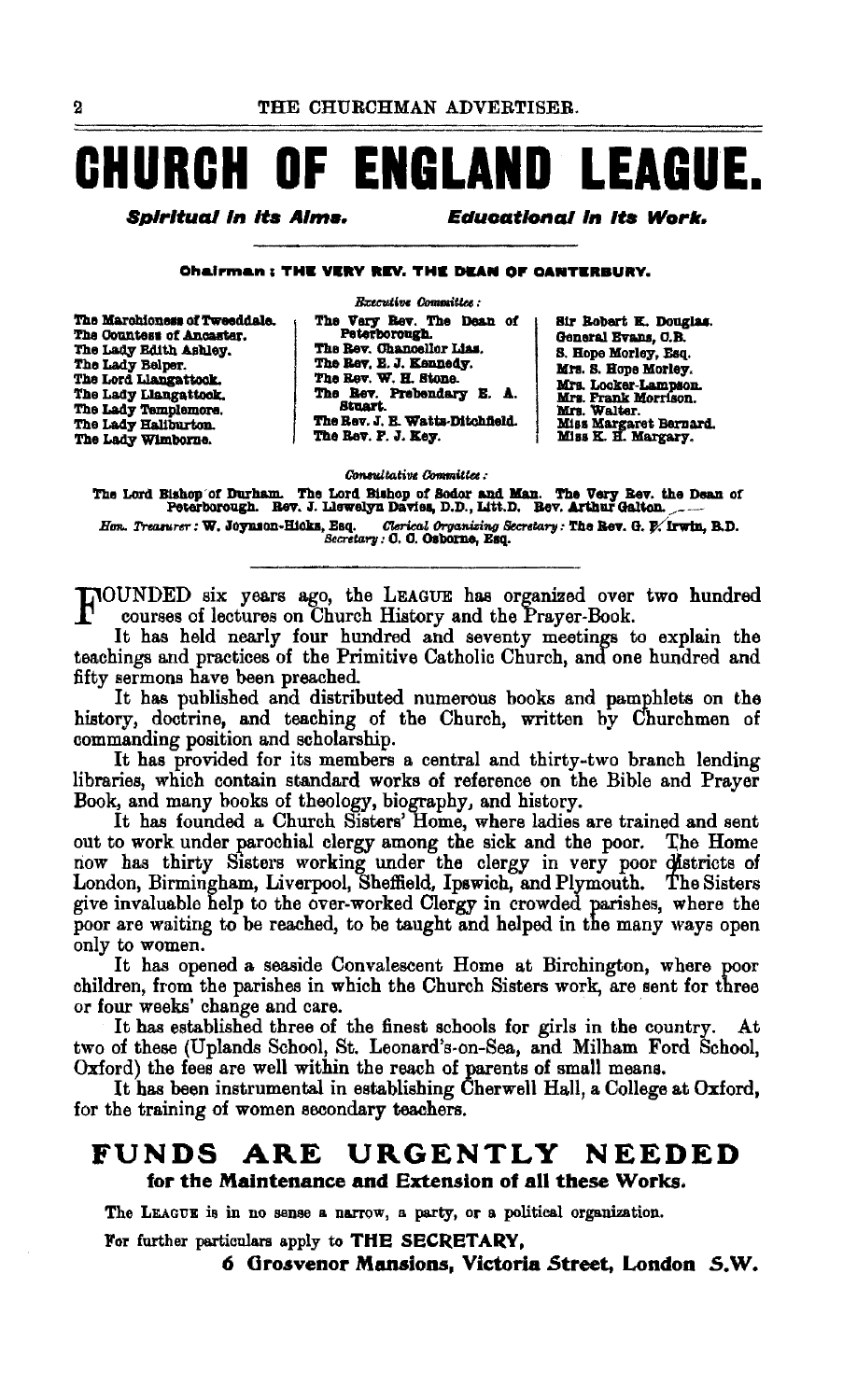# **CHURCH MISSIONARY SOCIETY.**



By EUGENE STOCK.

In 3 Vols., Demy 8vo., Cloth Boards. Published at 18s. net.

**SPECIAL OFFER.** 

THE SET OF 3 VOLUMES WILL BE FORWARDED **CARRIAGE OR POSTAGE** PAID ON RECEIPT OF A FIRST PAYMENT OF 2/6, **AND ORDER WORDED AS BELOW.** 

N.B.-This offer is restricted to the British Isles. Friends abroad will be supplied at the same rate (12s. 6d. net), but payment must be made in full with order.

The Order should be worded: "Please send me the HISTORY OF THE C.M.S., in 3 vols. I enclose 2s. 6d., and agree to pay to you FOUR Quarterly Instalments of 2s. 6d. at the end of each subsequent three months, making 12s. 6d. in all. Until these are paid, the volumes shall be considered the property of the Society."

Send the Order to the LAY SECRETARY, C.M. House, Salisbury Square. London, E.C.

## MONTHLY MAGAZINES.

### C.M. INTELLIGENCER. The Official Organ of the Society. 80 pages, royal 8vo., with Frontispiece. 1d. C.M. GLEANER. The Popular Magazine of the C.M.S. 16 pages, large 4to., well illustrated. THE HOME GAZETTE. Free to workers on payment of postage, 6d. per annum. 1d. MERCY AND TRUTH. A Record of C.M.S. Medical Mission Work. 32 pages in wrapper, illustrated. **AWAKE!**  $1/2d$ . A Magazine for Country Districts. 12 pages, 4to., well illustrated.  $1/2d$ . THE ROUND WORLD. A Magazine for Boys and Girls. 16 pages, small 4to., well illustrated. RECENT BOOKS. RIVER, SAND, AND SUN The Story of the C.M.S. Mission in Egypt, in which the various phases of the work in that ancient land are graphically depicted. By MINNA C. GOLLOCK. 192 pages, small fcap. 8vo., profusely illustrated. Art linen, bevelled boards, 3s. 6d. post free. IN SALISBURY SQUARE. A portrayal of the work carried on day by day in the building spoken of by C.M.S.<br>friends all over the world as "Salisbury Square." By IRENE H. BARNES. 244<br>pages, large crown 8vo., with 18 pages of Illustrations. Bound in  $top$ , 2s. 6d. post free. C.M. HOUSE, SALISBURY SQUARE, LONDON, E.C. Cheques and P.O. Orders should be made payable to Mr. D. MARSHALL LANG, Lay Seeretary,

8

6d.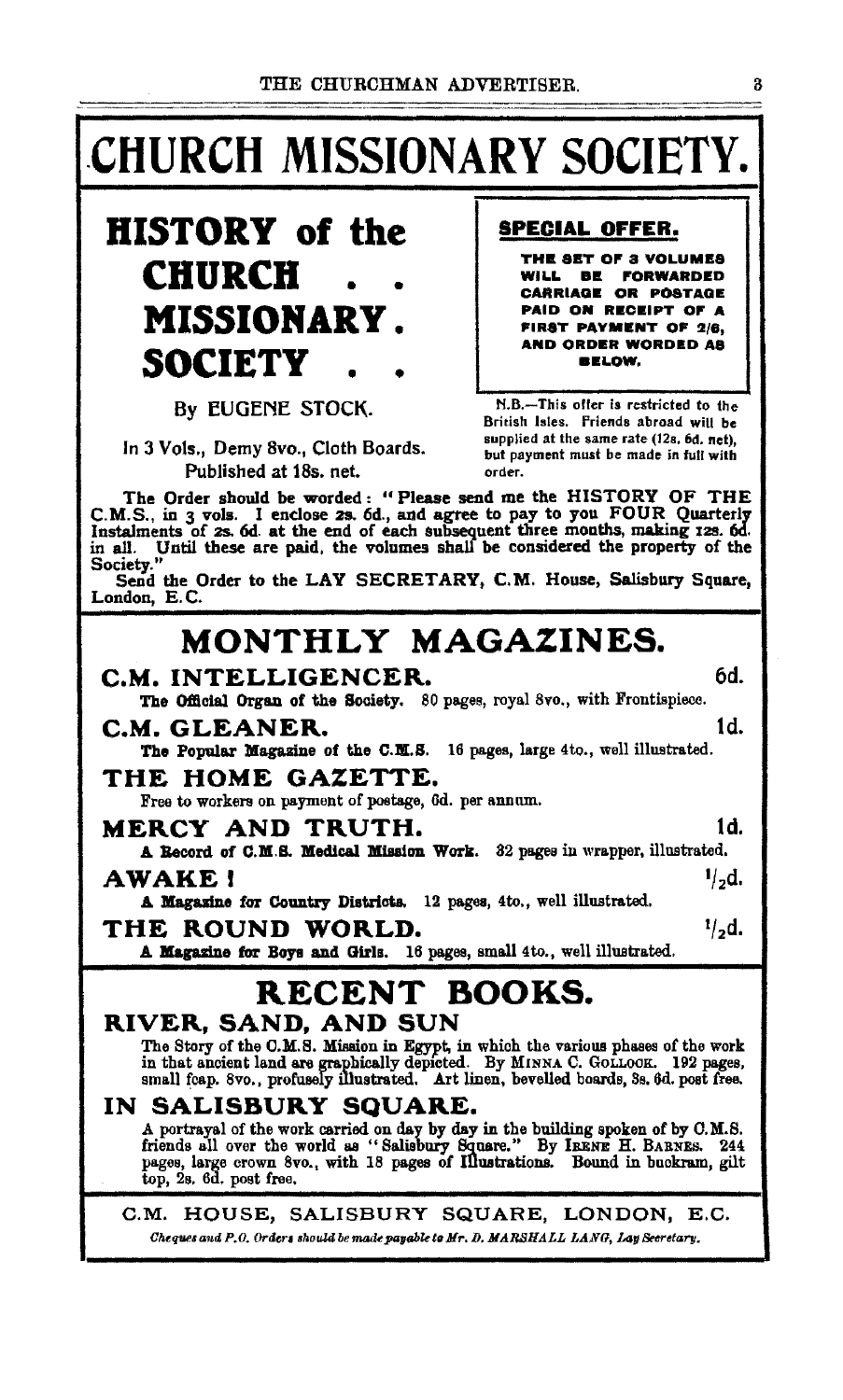### **COMPANION VOLUME TO "VITAL RELIGION." Crown 8vo., cloth, and gilt·lettered, price 2s. 6d. net.**

# **Personality and Power** ; **Or, THE SECRET OF REAL INFLUENCE.**

BY

**REV. G. H. S. WALPOLE, D.** D., *Examining Chaplain to the Archbishop of York; Rector of Lambeth.* 

### **FROM THE PREFACE.**

The object of this volume may be expressed in the words with which Mr. Shorthouse explains the purpose of "John Inglesant," namely, "to exalt the unpopular doctrine that the end of existence is not the good of one's neighbour, but one's own culture." This is not, as it might seem at first sight, selfish, for only by strict attention to self can we hope to be of use to others. "Thou shalt love thy neighbour as thyself" implies a fond regard for self. In seeking to fulfil his aim, the Author has rested his case on concrete illustrations rather than abstract reasoning. He has always felt the power of a book like "Self-Help," where every lesson is taught by example rather than precept, and he longed to adopt this method. It seemed that if he could find characters highly gifted and having the advantage of position, opportunities, scholarship, and the like, and could show by way of contrast that others without these helps and simply by the grace of their personality exercised the larger influence, he would be adding an argument to the cause of self-culture which might be of value. He was guided to go to Scripture for this help, because only there could he be certain of finding the real characteristics of men's lives revealed.

INTRODUCTION.-RELIGION AND POWER.

- I. THE DEVELOPMENT OF PERSONALITY THE AIM OF LIFE.
- II. ITS SECRET.
- III. THE DREAD ALTERNATIVE.

| (Jacob and Esau.)              |
|--------------------------------|
| (Moses and Balaam.)            |
| (Samuel and Eli.)              |
| (David and Saul.)              |
| (Simon Peter and Simon Maqus.) |
| (S. Paul and Seneca.)          |
| (Dysmas and Pilate.)           |
| (The Baptist and Samson.)      |
| (S. John and Judas.)           |
|                                |

ELLIOT STOCK, 62, PATERNOSTER ROW, LONDON, E.C.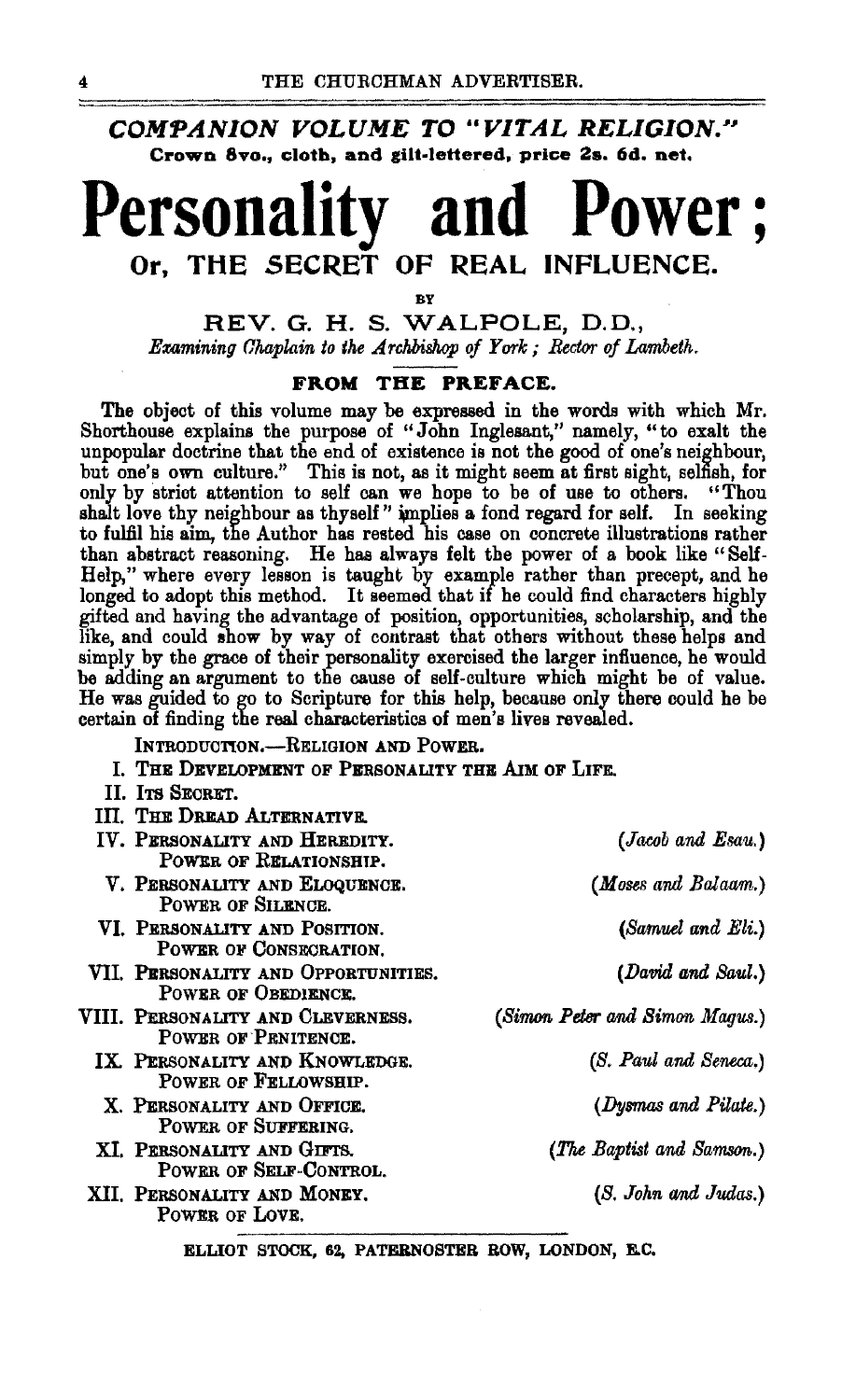# OXFORD UNIVERSITY PRESS.

- THE NATURE OF TRUTH. An Essay by H. H. JoACHIM. Svo, cloth, 6s. net.
- THE BOOK OF JOB. Revised Version. Edited, with Introduction and Brief Annotations, by 8. B. DRIVER. Crown 8vo, cloth, 2s. 6d. net.
- THE CRITICISM OF THE FOURTH GOSPEL. Eight Lectures on the Morse Foundation delivered in 1904. By W. SANDAY. 8vo, cloth. 7s. 6d. net.
- THE JOURNAL OF THEOLOGICAL STUDIES. Edited by the Rev. J. F. BETHUNE-BAKER and the Rev. F. E. BRIGHTMAN. Published quarterly. Per number, 3s. 6d. net. Annual subscription, 12s. net, post free.<br>DGRAPHICAL MEMOIR OF DR. WILLIAM
- BIOGRAPHICAL MEMOIR OF DR. WILLIAM MARKHAM, ARCHBISHOP OF YORK. By his great-grandson, Sir CLEMENTS MARKHAM, K.C.B. With a Portrait. Svo, cloth, 5s. net.
- HINDU MANNERS, CUSTOMS AND CEREMONIES. By the Abbé J. A. DuBois. Translated from the author's latest French MS., and edited with Notes, Corrections and Bibliography by H. K. BEAUCHAMP. Third Edition. Crown 8vo, cloth, 6s. net; on Oxford India paper, 7s. 6d. net.
- PIERCE THE PLOUGHMAN'S CREDE (about 1394 A.D.). Transacribed and Edited from MS. Trin. Coll., Cam., R. 315. Collated with MS. Bibl. Reg. 18 B. xviii., in the British Museum, and with the old printed Text of 1553. Edited by the Rev. W. SKEAT, Litt.D. Extra icap: 8vo, cloth, 2s.
- THE LIFE, TEACHING, AND WORK OF THE LORD JESUS CHRIST. Arranged as a continuous narrative of the text of the Gospels according to the R.V. By G. WYLD. New Popular Edition (sixth thousand). Foap 8vo, 1s. net.

LoNDON : HENRY FROWDE, Oxford Univeraity Press, Amen Corner, E.C.

# JUDAISM AND CHRISTIANITY.

#### Price THREEPENCE each net.

THE SPIRITUAL TEACHING AND VALUE OF THE JEWISH PRAYER• **BOOK.** By the Rev. G. H. Box, M.A., Rector of Linton, Herefordshire.

**SABBATH AND SUNDAY, HISTORICALLY CONSIDERED.** By the Rev. A. W. STREANE, D.D., Fellow of Corpus Christi College, Cambridge.

Other Parts are In preparatloa.

The object of this series of papers is to place before Jews of Western training and education such aspects of Judats m and Christianity as seem to the Authors to be of special importance, more particularly in their mutual

LONGMANS, GREEN & 00., 89, PATERNOSTER ROW, LONDON, E.O.

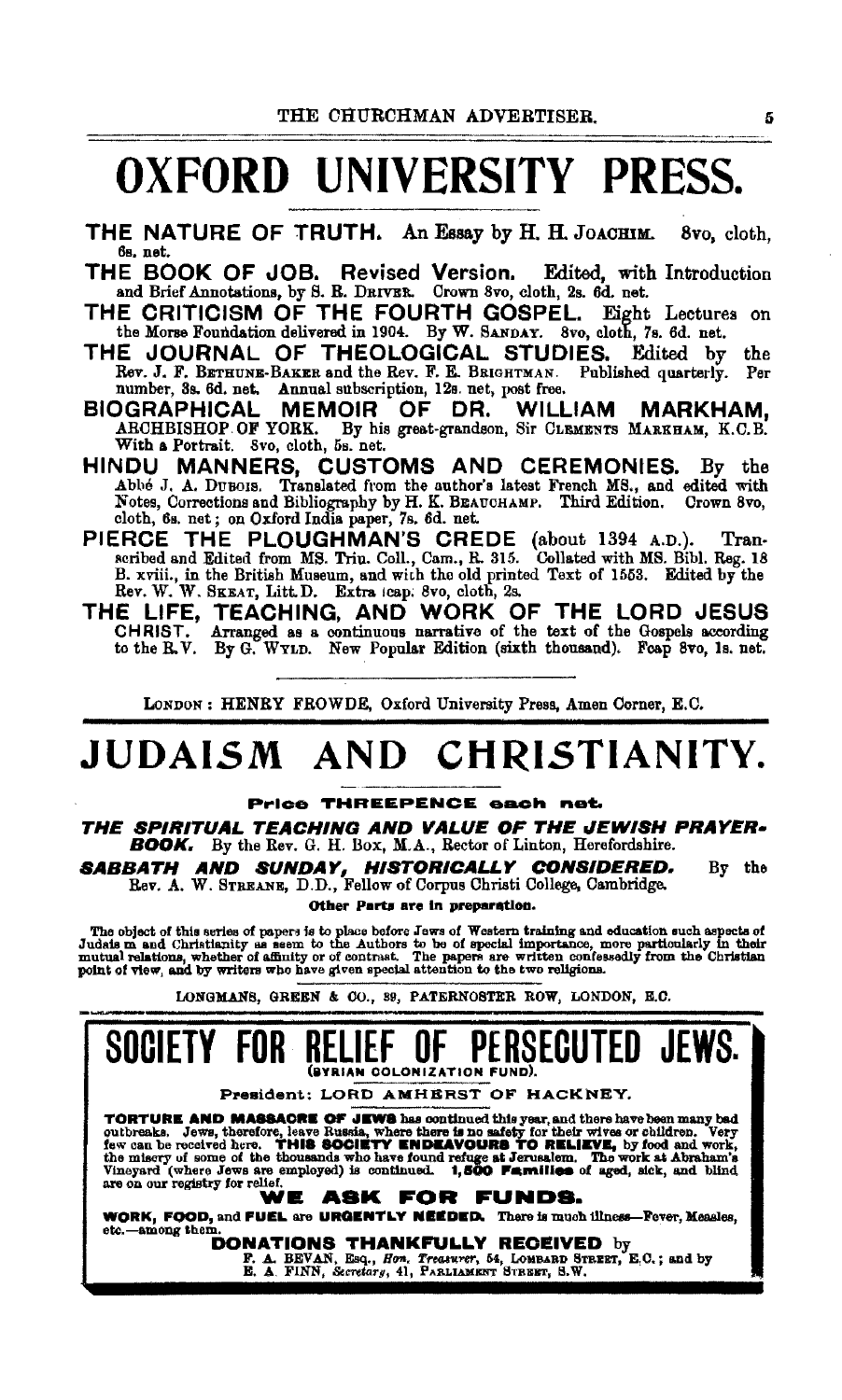NEW AND HELPFUL MANUAL FOR THE HOLY COMMUNION.

SECOND EDITION. In limp cloth, for the pocket, and uniform with the Prayer-Book, 1s. in cloth, and in leather binding at 2s.; lambakin, 3s.; and in Persian calf, 3s. 6d.

## COMMUNION AND OFFERING.

By the Rev. G. H. S. WALPOLE, D.D., Examining Chaplain to the Archbishop of York. Rector of Lambeth.

Extracts from Personal and Press Notices.

The Rev. B. M. O. HANCOCK writes: "I feel the book is worthy of unqualified recommendation. It meets a real need, and no one who uses the book but will be enabled to enter devoutly and intelligently into the Great Service

BISHOP OF ST. ALBANS : "I think it a most useful little book, and shall be glad to recommend it."

Bishor of Sr. ALBANS: The Millia is a most worst area. www.year.com.com.com.com.com/information.<br>"The distinguishing feature of the little manual of Eucharistic instruction and worship is its constant<br>-id-base week the str nationed upon the structure of the Liturgy as determining the course of Bucharistic devotion. The instructure of the Liturgy as determining the course of Bucharistic devotion. The are simple and well chosen, and the instru

"The value of this excellent little book is very great. It is for busy people who want short and good prayers, and who welcome sound instruction if it can be briefly given. The whole forms a singularly complete and conveni

FOURTH EDITION. In 32mo, size, cloth limp, for the pocket, 2s.; also for presentation, in leather binding, 3s': in lambskin, 3s. 6d.: and in Persian calf. 4s. 6d.

## THE PEOPLE'S PSALTER:

### A Plain Book for those who wish to use the Psalms in Church with intelligence and devotion.

"The book seems to be admirably adapted for its purpose, and I trust it will have a very wide usefulness."-BisHor or DURHAM.

The think that this little book may be a useful help by suggesting ways in which different Paalms may be applied to present-day difficulties, and to the problems and anxieties with which the Ohurch is always confronted."—G

BY THE SAME AUTHOR.

SEVENTH EDITION. In crown 8vo., cloth, gilt lettered, price 2s. 6d. net

# VITAL RELIGION:

Or. The Personal Knowledge of Christ.

"The keynote of this interesting and beautiful book is the thought that religion is essentially the life of riendship and intimacy with God revealed in Josus Christ. ... We have no hesitation in saying that Dr. Walpole ha

In 32mo., 8 pages, price One Halfpenny.

## THE LITANY.

Divided and arranged for particular intercession. (Reprinted from The People's Psalter.)

Price 4d. Reprinted on cardboard and enlarged, size 16 in. by 10} in, the frontispiece<br>from "COMMUNION AND OFFERING," entitled—

"In the Mount of the Lord it shall be seen."

Intended for use in classes.

ELLIOT STOCK, 62, PATERNOSTER ROW, LONDON, E.C.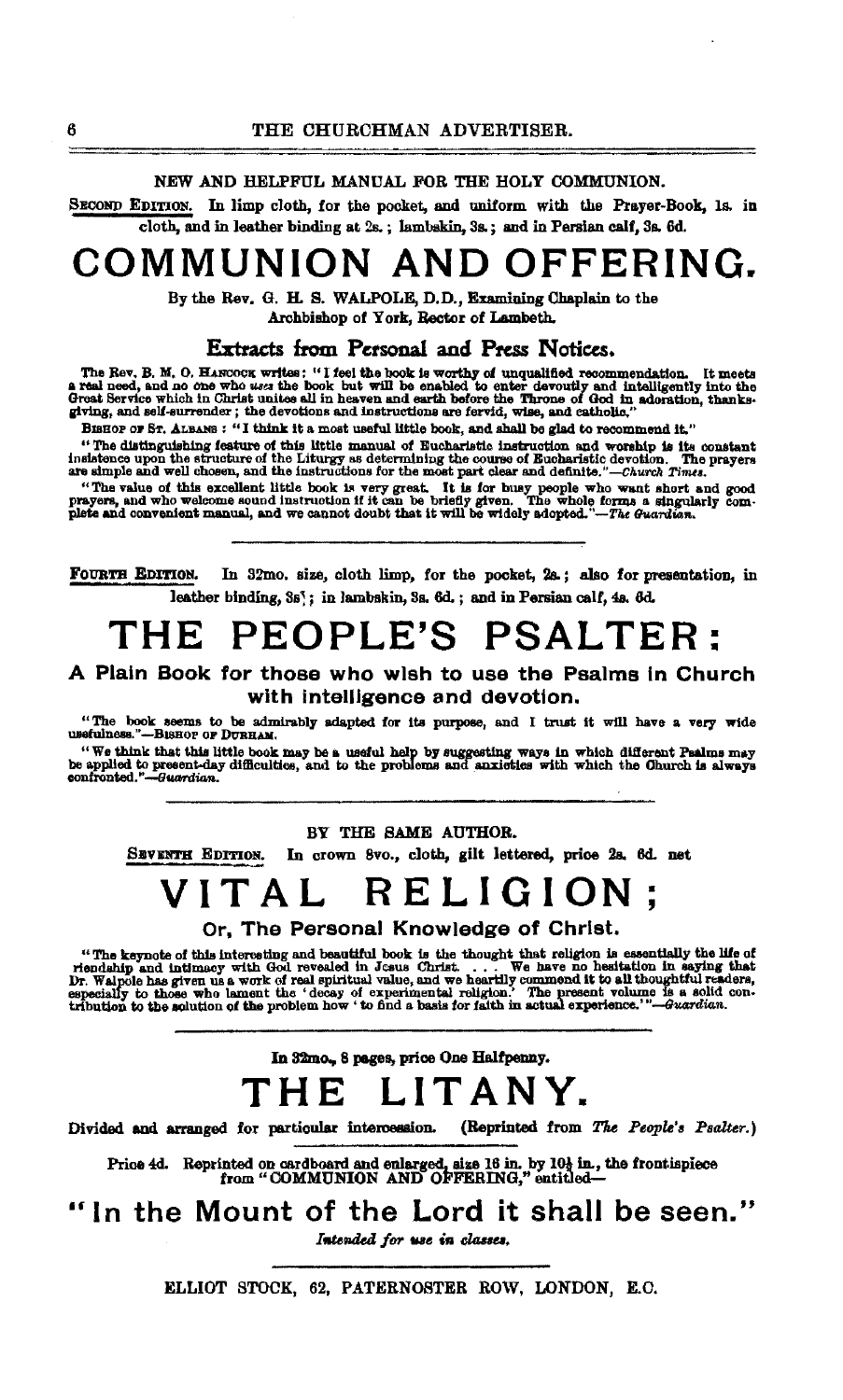### THE

# TWENTIETH CENTURY QUARTERLY.

### FIRST NUMBER NOW READY.

### CONTENTS.

- I. A New Poet. By PRoFEssoR DowDEN, LL.D.
- II. The Education Question-
	- (!) By the BISHOP oF SoDOR AND MAN.

(2) By PHILIP MORRELL, M.P.

- III. The Conflict of Ideals in the Church of England. By CHANCELLOR P. V. SMITH, LL.D.
- IV. The New Power in Politics. By PHILIP SNOW-DEN, M.P.
- V. Faith and Creed. By the BISHOP OF CLOGHER.
- VI. Army Reform. By the Hon. Ivon GUEST, M.P.
- VII. Religion in Germany. By REV. G. F. IRWIN, B.D.
- VIll. The New Parliament and the Unemployed. By E. F. G. HATCH.
	- IX. James Anthony Froude. By A. W. Evans.
	- X. Lord John Russell and Religious Liberty. By STUART J. REID.
	- XI. Some Historians and the Reformation. By REV. A. E. N. SIMMS, B.D.
	- XII. Reviews and Short Notices.

### Price TWO SHILLINGS AND SIXPENCE NET.

Ten and Sixpence post free for one year from the Manager, 40, St. Andrew's Hill, London, E.C.

LoNDON: SIMPKIN, MARSHALL, HAMILTON, KENT & Co.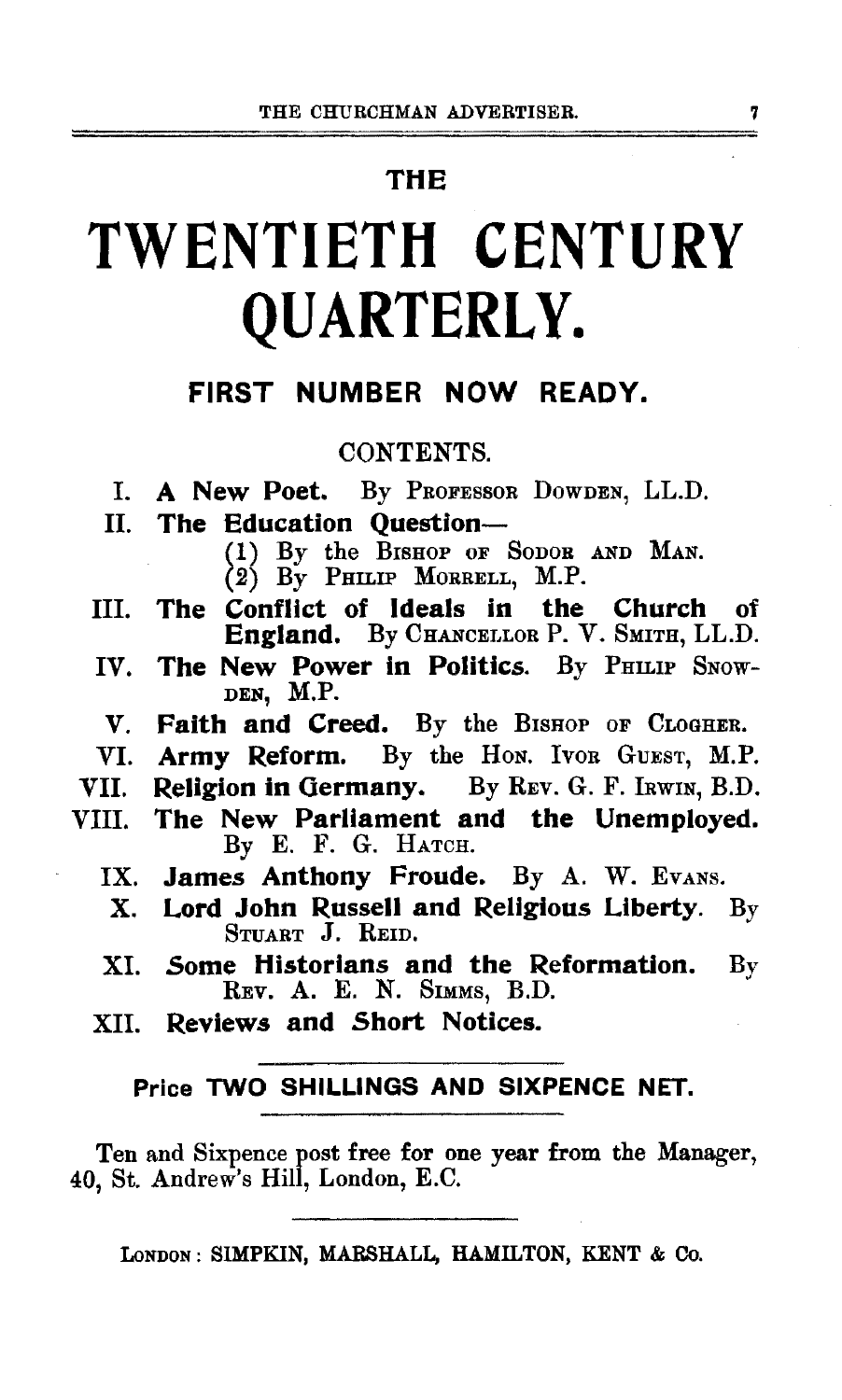## Christian Literature Society for 3ndia.

(Formerly called The Christian Vernacular Education Society.)

Offices: 9, DUKE STREET, ADELPHI, LONDON, W.C.

The ANNUAL MEETING of the Society will be held in the Council Chamber of Exeter Hall on WEDNESDAY, MAY 23RD. The Chair will be taken at 3.30 p.m. by LORD RADSTOCK.

Speakers: Rev. BRUCE ETHERINGTON (of Ceylon) and others.

# ELLIOT STOCK'S NEW BOOKS.

Tastefully printed in Crown 8vo. size and bound in cloth, gilt, price Sa. 6d.

LIGHT ON THE PROBLEMS OF LIFE. Suggestive Thoughts Gleaned from the Teachings of the Ven. Archdeacon Wilberforce. By  $M$ . B. Is $nT$ .

NEW NOVELS.

New Novel by the Author of "Lotus or Laurel?" In crown 8vo., cloth, gilt-lettered, price 6s.

HASTY FRUIT. By HELEN WALLACE, author of " The Greatest of These." "Lotus or Laurel ?" etc.

In crown 8vo., cloth, price 2s. 6d. net.

RETURNED WITH THANKS; and Other Short<br>Stories. By Mrs. H. MAXWELL PRIDEAUX. By Mrs. H. MAXWELL PRIDEAUX.

Will no doubt appeal with a touch of tragedy to those thousands of amateurs whose works of genius come back with such painful regularity in envelopes addressed to their owners." *-TrilrutM.* 

### NEW VOLUMES OF VERSE.

In crown 8vo., cloth, gilt-lettered, price 48. 6d.

A STORY OF UNREST. A Drama of Dreams. By B. BURFORD RAWLINGS.

Crown Svo., cloth, price Ss. 6d. net.

THE TREASURE OF THE SEA. A Book of Verse. By STANLEY GERALD DUNN.

In crown Svo., price 2d.

AN EXAMPLE FROM SINDIA. A Contribution to the Solution of the Education Question. By the Rev. Canon CHRISTOPHER, M.A.

"The pamphlet ought to be read both for its intrinsic interest and also for its direct practical bearing on present-day controversy."-Churchman.

ELLIOT STOCK, 62, PATERNOSTER ROW, LONDON, E.C.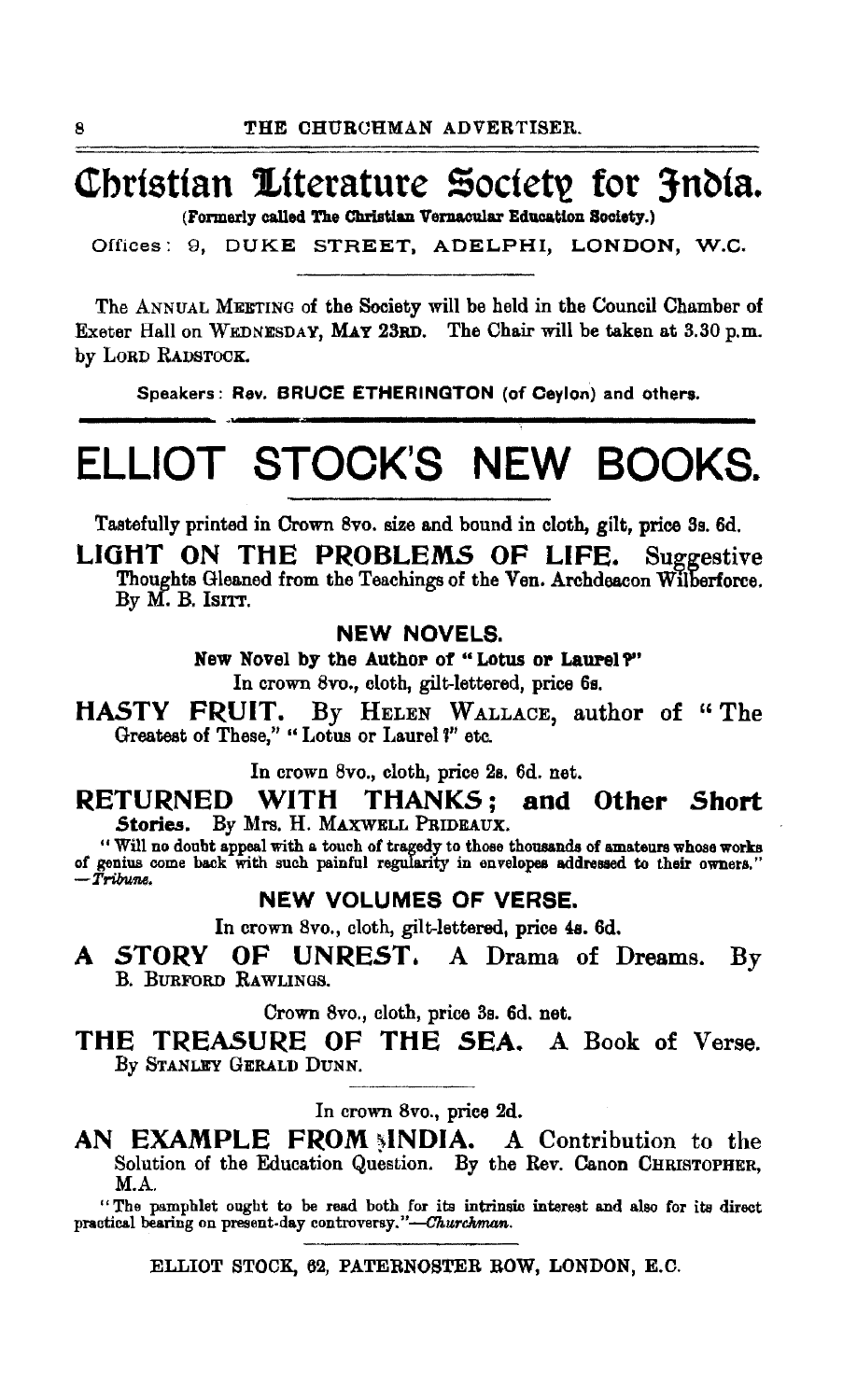

# **COLONIAL & CONTINENTAL CHURCH SOCIETY.** THE ANNUAL MEETING

Will be held in the

### THRONE ROOM OF THE HOLBORN RESTAURANT

(CORNER OF KINGSWAY)

On Wednesday Afternoon, May 2, at 3 o'clock.

The Chair will be taken at 3 o'clock by

THE VERY REV. THE DEAN OF NORWICH.

His Grace the ARCHBISHOP OF RUPERTSLAND, The Rev. J. H. WARNER (late the Society's Missionary in South Africa), The Hon. GRANVILLE WALDEGRAVE, F. A. BEVAN, Esq. (Treasurer of the Society), and others,

Will take part in the proceedings.

Tickets can be obtained at the Offices of the Secretary, o, Serjeant's Inn, Fleet Street, E.C.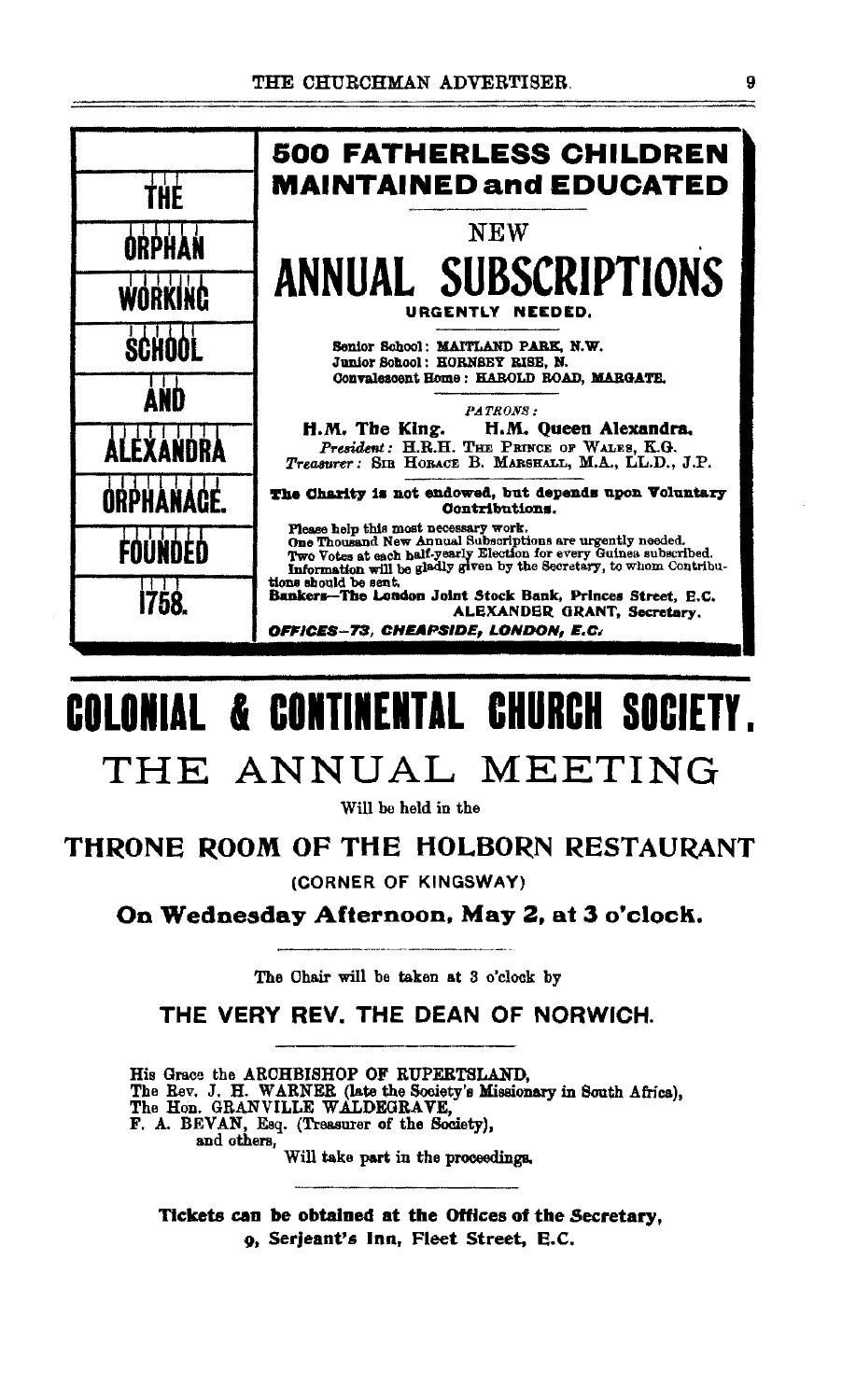### Church of England Zenana Missionary Society.

For Evangelistic, Medical and Educational Work among the Women of India and China.

Patroness : H.R.H. THE DUCHESS OF CONNAUGHT.<br>Chairman : Sir W. MACEWORTH YOUNG, K.C.S.I.

The Society has at present 65 Stations, and Employs 228 Missionaries<br>in Home Connection, 116 Assistants in Local Connection, and over 900<br>Bible-Women and Teachers.

Explorer when any computer of the Hospitals and numerous Dispensaries. Over 450,000 cases were treated last year.<br>The Magazines of the Society: The Magazines of the Society: The Magazines of the Society: The Magazine of th

quarterly (dd.).

**DONATIONS & SUBSCRIPTIONS ARE MUCH NEEDED.** 

Hon. Treasurer: Col. ROBT. WILLIAMS, M.P.<br>Secretaries: Olerical-Rev. G. Toxon, M.A.; Lay-Mr. H. L. HEBBEBT.<br>Central Association--Miss MULVANY.

Office-27, CHANCERY LANE, LONDON, W.C.

### INFANT ORPHAN ASYLUM. WANSTEAD.

Patron: HIS MAJESTY THE KING.

This Institution maintains and educates the orphans of persons once in prosperity from their earliest infancy until 15 years of age.

Nearly 500 children now in the Asylum. Annual Subscriptions are urgently needed. Life Subscription for one Vote, £5 5s.; Annual Sub-<br>scription for one Vote, 10s. 6d.

> OFFICES: 63, LUDGATE HILL, E.C. Commr. H. C. MARTIN, R.N., Secretary.

### PAROCHIAL MISSIONS TO THE JEWS AT HOME AND ABROAD.

President-THE DEAN OF WORCESTER. Hon. Secs.-CANON SIB JAMES E. PHILIPPS, Bart. ARCHDEACON SUTTON.

Org. Sec.-REV. W. O. E. ORSTERLEY.

Work in London, Liverpool, Manchester, Leeds, Bombay.

Applications for Grants have constantly to be refused owing to want of Funds.

Office: 39, VICTORIA STREET, LONDON, S.W.

#### LIBERATOR" RELIEF FUND. Datron: H.R.H. PRINCE CHRISTIAN.

£10,000 required to Relieve New and Urgent Cases.

JUNDREDS of aged and afflicted victims, so cruelly robbed of their life-savings by the great Liberator Fraud, just as they were hoping to enjoy the fruit of their industry and thrift. Many of them are members of the Church of England. Cheques and P.O.'s should be sent to the Secretary, Rev. J. STOCKWELL WATTS, 16, Farringdon **Street, E.C.** 

#### THE MISSIONS TO SEAMEN (with which is incorporated the Thames Church Mission).

Patron: HIS MAJESTY THE KING.

Fice-Patrons: H.R.H. THE PRINCE OF WALES AND THE FOUR ARCHBIBBOPS.

Bankers: BARCLAY & Co., Pall Mall East, S.W. **JUBILEE YEAR, 1856-1906.** 

JUBILEE VEAR, 1856-1906.<br>To commemorate PIPTY YEARS' work for God<br>amongst sailors, The Missions to Seamen makes an<br>earnest appeal for £10,000 as a SPECIAL JUBILEE<br>FUND, to open TRN NEW STATIONS in ports<br>abroad, e.g., Delag

STUART C. KNOX, M.A., Secretary, The Missions to Seamen, 11, Buckingham Street, Strand, W.C.

### OPERATIVE JEWISH **CONVERTS' INSTITUTION**

(Church of England.)

PRESIDENT : COLONEL ROBBRT WILLIAMS, M.P.

**OBJECT.**-To assist young Christian Jews in distress by enabling them to help themselves. They are received for three years, provided for entirely and taught trades.

and aware users.<br>
SuppoRT.--Ordersfor Printing and Bookhinding<br>
are very helpful, but subscriptions and donations are<br>
also needed, and will be most thankfully received by<br>
the Principal, the Rev. H. O. ALLEROOK, Palestine Ramsgate.

Bankers-Messrs, BARCLAY & COMPANY Ltd., 54<br>Lombard Street, E.C.

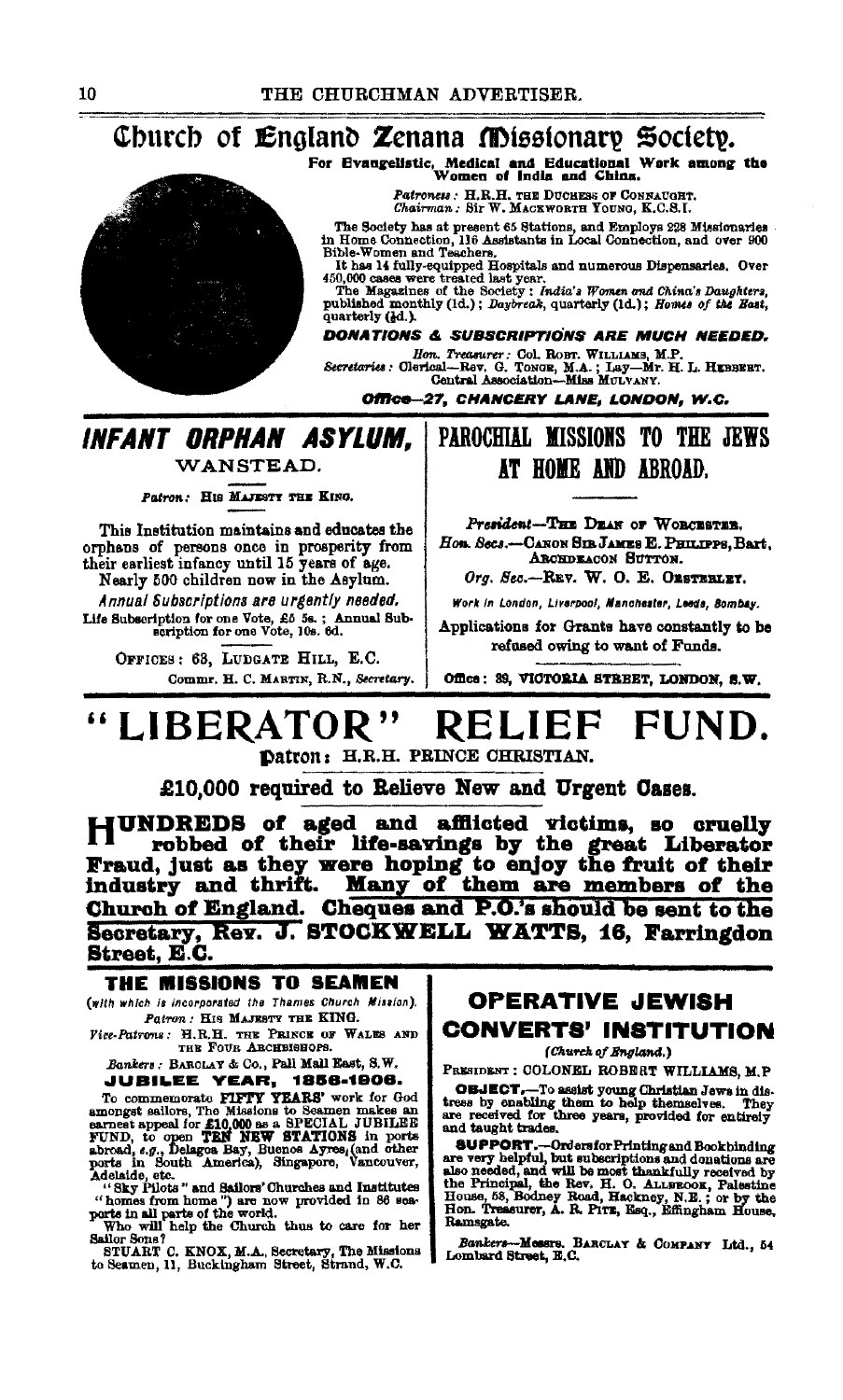In medium 8vo., paper cover, price One Penny,

**RELIGION IN THE HOME** 

**BY THE** 

REV. A. B. G. LILLINGSTON, M.A.,

OF HULL.

Reprinted from The Churchman, November, 1905.

ELLIOT STOCK, 62, Paternoster Row, London, E.C.

### PROTESTANT REFORMATION SOCIETY.

The OLDEST Church Society for the Maintenance of the Religious Principles of the Reformation.<br>The ONLY Mission to Roman Catholics in England.

(Established 1827.)

**EDUCATIONAL MISSIONARY. EVANGELISTIC.** 

**JUST PUBLISHED.** 

#### PROTESTANT DICTIONARY. TME Beautifully illustrated, 15s. net.

Of REAL AND PERMANENT VALUE to a Clergyman, Minister. Teacher. Protestant Worker, Public or Parochial Library.

> **Funds are Urgently Needed.** WALTER A. LIMBRICK, Secretary, 62, Berners Street, London, W.

## EDUCATIONAL.

## SOUTH-EASTERN COLLEGE. RAMSGATE.

CHURCH of England Public School on the PRINCIPLES OF THE REFORMATION Approved by ARMY COUNCIL, recognised by the ROYAL COLLEGES of PHY-SICIANS and SURGEONS. Entrance Scholarships: March, July, December. JUNIOR SOHOOL in separate buildings.-For list of successes and full particulars apply HEADMASTER.

### School for the Daughters of Gentlemen. Resident Pupils only. CHURCH HOUSE, WORTHING.

**ECOGNISED** by Board of Education.  ${\bf K}^-$  Foreign Mistresses, all fully qualified. home. Fees moderate. Highest references.

Large resident staff of English and Every educational advantage with happy Address PRINCIPALS.

#### 8T. MICHAEL'S COLLEGE. Near TENBURY, WORCESTERSHIRE.

ROYS thoroughly prepared for Public Schools. Most healthy situation; large playing fields and Fives Courts; separate cubicles. Head master, REV. W. A. RENWICK, M.A.,

APPLY: REV. THE WARDEN.